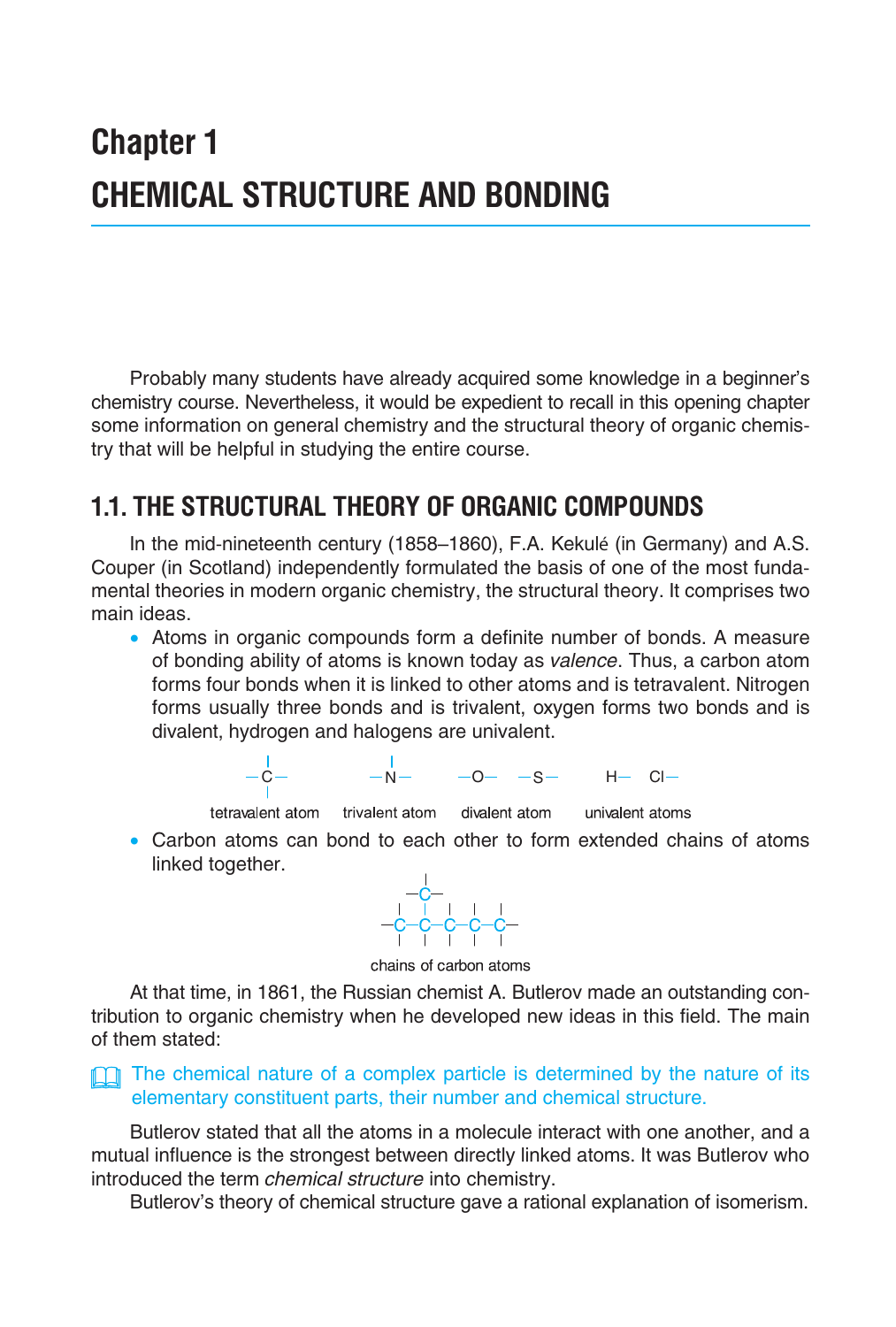There are many compounds that have the same molecular formula, but they differ in physical and chemical properties due to their different molecular structure. Such compounds are called *isomers* (from the Greek *isos* – equal, and *meros* – part). One of the simplest examples of isomeric compounds is a pair of *ethanol* and dimethyl ether with the molecular formula C<sub>2</sub>H<sub>6</sub>O. The former is a liquid, the latter is a gas at room temperature (their boiling points are 78 and –25 °С, respectively). Ethanol reacts with sodium, dimethyl ether does not. It is quite enough to look at the structural formulas for these compounds to reveal their difference.



This is an example of constitutional isomerism when isomers differ from each other in their functional groups. Isomers can also differ in the position of the same functional group at the same carbon skeleton (positional isomers are, for example, isomeric alcohols 1-propanol and 2-propanol shown below). But the main reason for constitutional isomerism consists in the great variety of carbon skeletons. Thus, hydrocarbons  $\mathsf{C}_4\mathsf{H}_{_{10}}$  represent the simplest example of skeleton isomerism.

The term *structural isomerism* is often used but it has a broader sense than constitutional isomerism. Really, structural isomers differ in *all* details of their structure including spatial arrangement of atoms (Chapter 10).

| <b>Positional isomers</b>                           |                                   | <b>Skeleton isomers</b>                         |                                   |  |
|-----------------------------------------------------|-----------------------------------|-------------------------------------------------|-----------------------------------|--|
|                                                     | OН                                |                                                 | CH <sub>3</sub>                   |  |
| <b>CH<sub>2</sub>CH<sub>2</sub>CH<sub>2</sub>OH</b> | CH <sub>2</sub> CHCH <sub>2</sub> | CH <sub>3</sub> CH <sub>2</sub> CH <sub>3</sub> | CH <sub>2</sub> CHCH <sub>3</sub> |  |
| 1-propanol                                          | 2-propanol                        | butane                                          | isobutane                         |  |

The structural theory originated by Kekulé, Couper, and Butlerov was extended into three dimensions by the Dutch physico-chemist J.H. van't Hoff<sup>1</sup> and J.A. Le Bel (from France). In 1874, they independently proposed that four atoms to which carbon is bonded do not lie in one plane, but sit at the corners of a tetrahedron, with carbon in the centre (Fig. 1.1).



**Figure 1.1.** The tetrahedral structure of methane.

To show the three-dimensional arrangement of groups around the central carbon the following conventions are generally used: normal lines represent bonds in the plane of the paper, heavy wedged line represents a bond coming towards the viewer, and a dashed line represents a bond moving away from the viewer.

<sup>1</sup> Jacobus Hendricus van't Hoff (1852–1911), the first Nobel Prize winner in Chemistry (1901). His famous paper on stereochemistry, *The Position of Atoms in Space*, was published when he was 22 years old.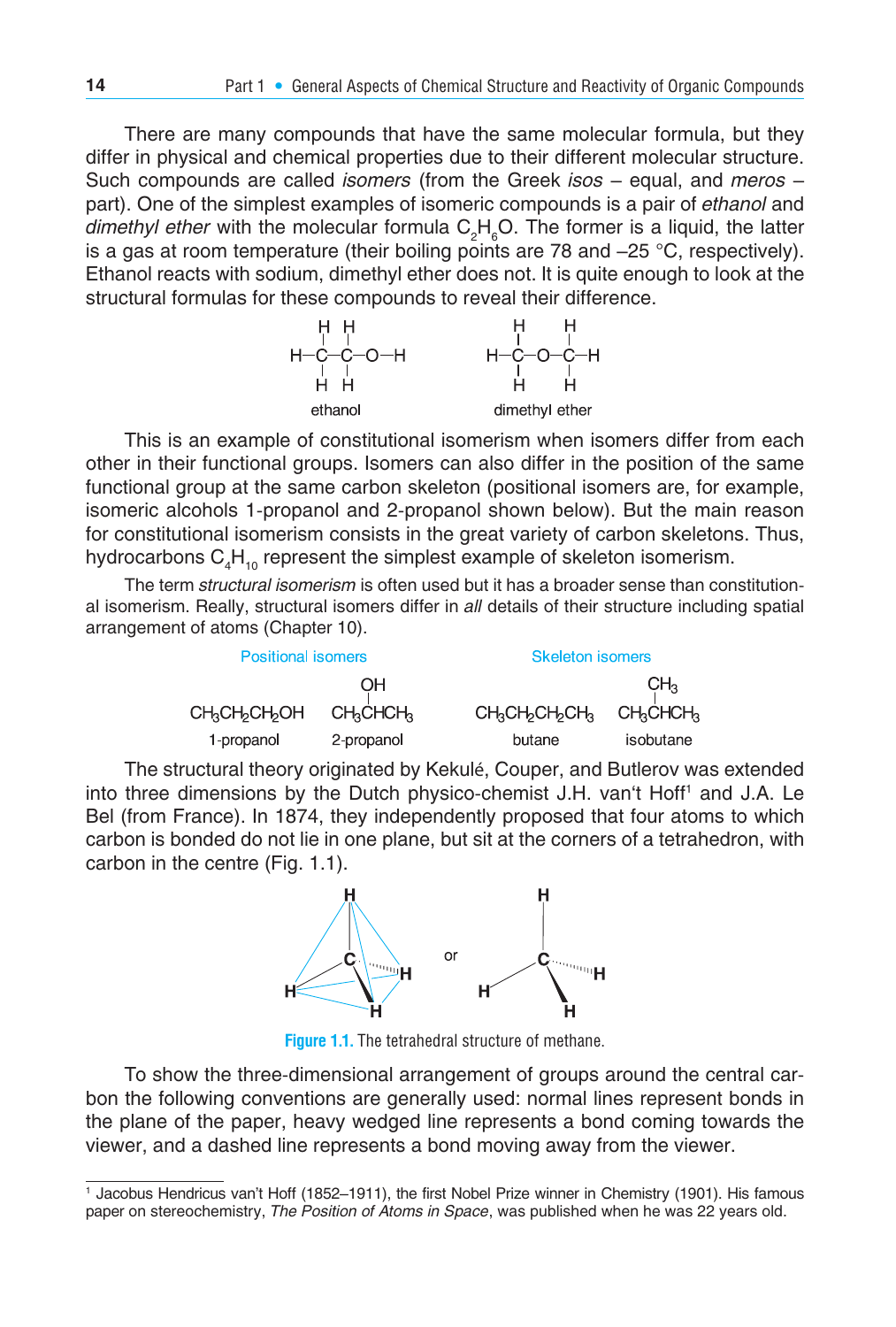After the discovery of the electron (in 1897), the atomic theory penetrated into organic chemistry very intensively. Developments of quantum mechanics were also applied to organic chemistry, thus forming by the 1930's the basis of the modern understanding of the subject. These concepts are considered in greater detail in the following sections.

#### **1.2. THE STRUCTURE OF ATOMS**

An atom consists of a positively charged nucleus surrounded by negatively charged electrons. The nucleus, in its turn, consists of protons, carriers of the total positive charge, and neutral particles called neutrons (except the light isotope of hydrogen). Both particles are equal in mass, whereas the mass of the electron is about 1/1840 of the mass of the proton.

The number of protons determines the charge of the nucleus and identifies the atom as belonging to an individual element. In a neutral atom the positive charge of the nucleus is balanced by the negative charge of the electrons. The atomic number of an element is the number of protons (or electrons), and the mass number is the total of protons and neutrons.

Electrons are of the most interest to chemistry because their number and arrangement accounts for constitution and chemical properties of molecules. Above all, we will consider electron arrangement in carbon and hydrogen and then elements frequent in organic molecules, such as oxygen, nitrogen, sulfur, and halogens.

#### **1.2.1. Atomic Orbitals**

Electrons are located in certain regions of space called orbitals.

The orbital is a region of space where the probability of finding an electron is large, about 95% of its time.

In other words, this is the region within which the electron density is the greatest. According to the *Pauli exclusion principle*, each orbital can contain a maximum of two electrons but they must be of opposite spin.

An electron spins about its axis and spin orientation is usually shown by arrows, either  $\uparrow$ or ↓. Thus, two spin-paired electrons would be designated ↑↓.

Electrons occupy different shells (energy levels) designated by the numbers 1, 2, 3, and so on. The total number of orbitals in a given shell is *n*<sup>2</sup> where *n* is the shell's number. The farther the shell is from the nucleus, the greater the energy of those electrons is (Table 1.1).

|              | Energy<br>increasing | Orbitals' number of each type | Electron capacity |                     |
|--------------|----------------------|-------------------------------|-------------------|---------------------|
| Shell number |                      |                               |                   | of the filled shell |
|              |                      |                               |                   |                     |
|              |                      |                               |                   |                     |
|              |                      |                               |                   |                     |

**Table 1.1.** Distribution of electrons in the first three shells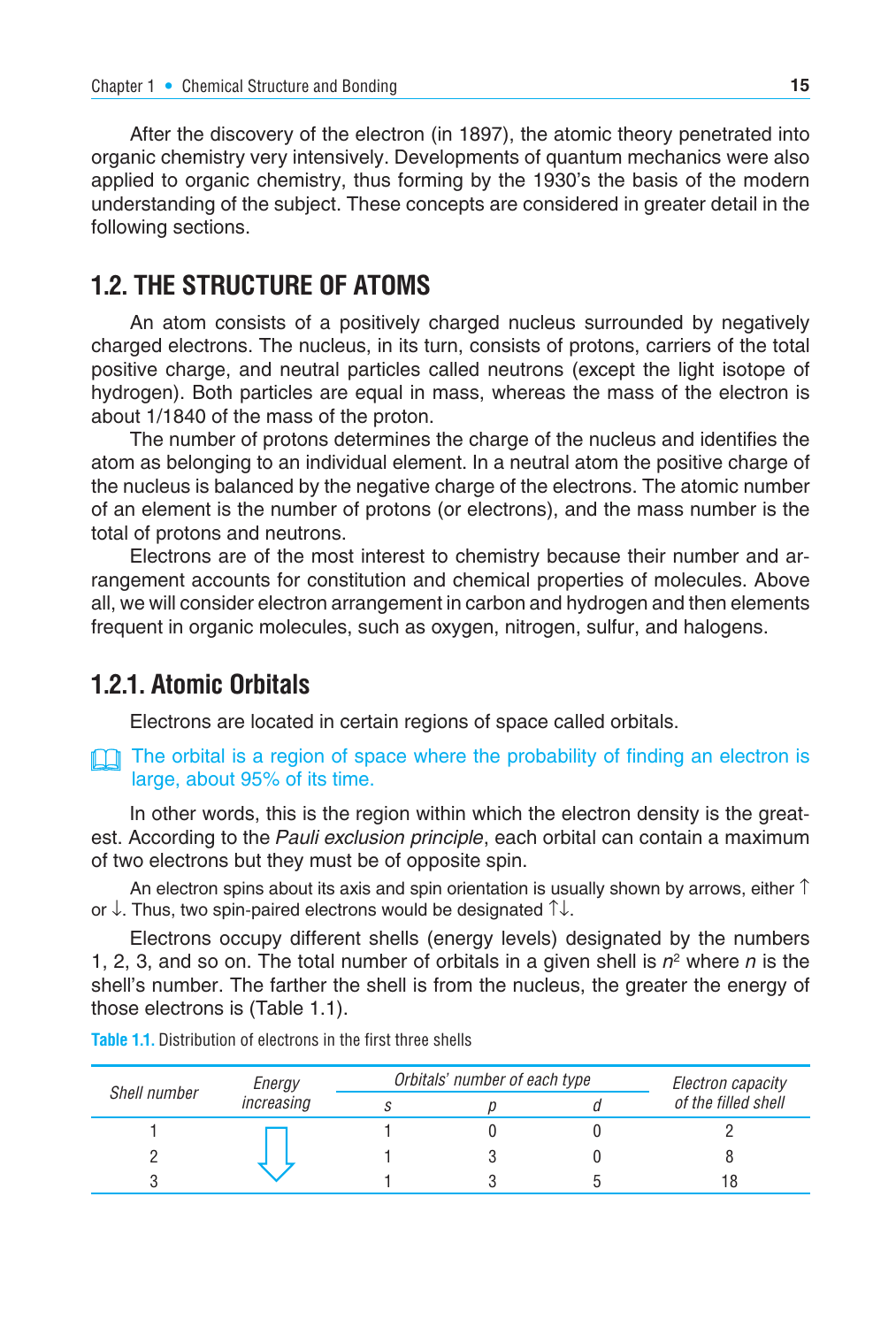Orbitals also differ in their shapes. There are four types of orbitals, specified *s*, *p*, *d*, and *f*. Only *s* and *p* orbitals will be concerned since they are the most important in organic chemistry. Taking into account both the size and the shape of orbitals, we designate them 1*s*, 2*s*, 2*p*, 3*s*, and so on. The *s* orbitals are spherical in shape. The three *p* orbitals are dumb-bell-shaped and oriented in such a way as to point mutually at right angles (Cartesian coordinates with the axes *x*, *y*, and *z*). They are sometimes called the 2*p<sub>x</sub>*, 2*p<sub>y</sub>*, and 2*p<sub>z</sub>* orbitals to emphasize their directional character. The shapes of the *s* and *p* orbitals are shown in Fig. 1.2.



**Figure 1.2.** The shapes of the *s* and *p* atomic orbitals. The nucleus is at the origin of the three coordinate axes.

The 2*s* and 3*s* orbitals have the same shape as the 1*s* orbital, but they are bigger and higher in energy. Similarly, the 3*p* orbital has the same shape as 2*p* one.

#### **1.2.2. Electronic Configuration**

A description of the orbitals that electrons occupy in an atom is called electronic configuration. The most stable state (so called ground-state) of an atom is that in which the electrons are at the lowest energy level, that is, in shells which are closest to the nucleus. To arrive at electronic configuration of any atom we should follow a few simple rules:

- Orbitals of the lowest energy are filled first. This is the *aufbau principle* (from the German *Aufbau* – building up);
- The Pauli exclusion principle mentioned above;
- The orbitals of a given shell are first filled with one electron each, and then with a second. This is known as the *Hund's rule*.

The application of these rules indicates a 1*s* configuration of hydrogen. Electronic configuration of helium, the next element after hydrogen, will consequently be 1*s*2. Six electrons of a ground-state carbon atom are arranged to give a 1*s*<sup>2</sup>2*p<sub>x</sub>*2*p<sub>y</sub>* orbital configuration (a simpler form is usually preferred, without sub-division of *p* orbitals, but it is less informative). These and other examples are shown in Table 1.2.

In representations of electronic configuration, a superscript is used to indicate the number of electrons at a particular orbital. Remember that numerals in front of the orbital symbols indicate the shell's number.

# **1.3. THE NATURE OF CHEMICAL BONDING**

An understanding of the nature of a chemical bond is one of the major aims of chemistry. W. Kössel (a German physicist) and G.N. Lewis (an American physico-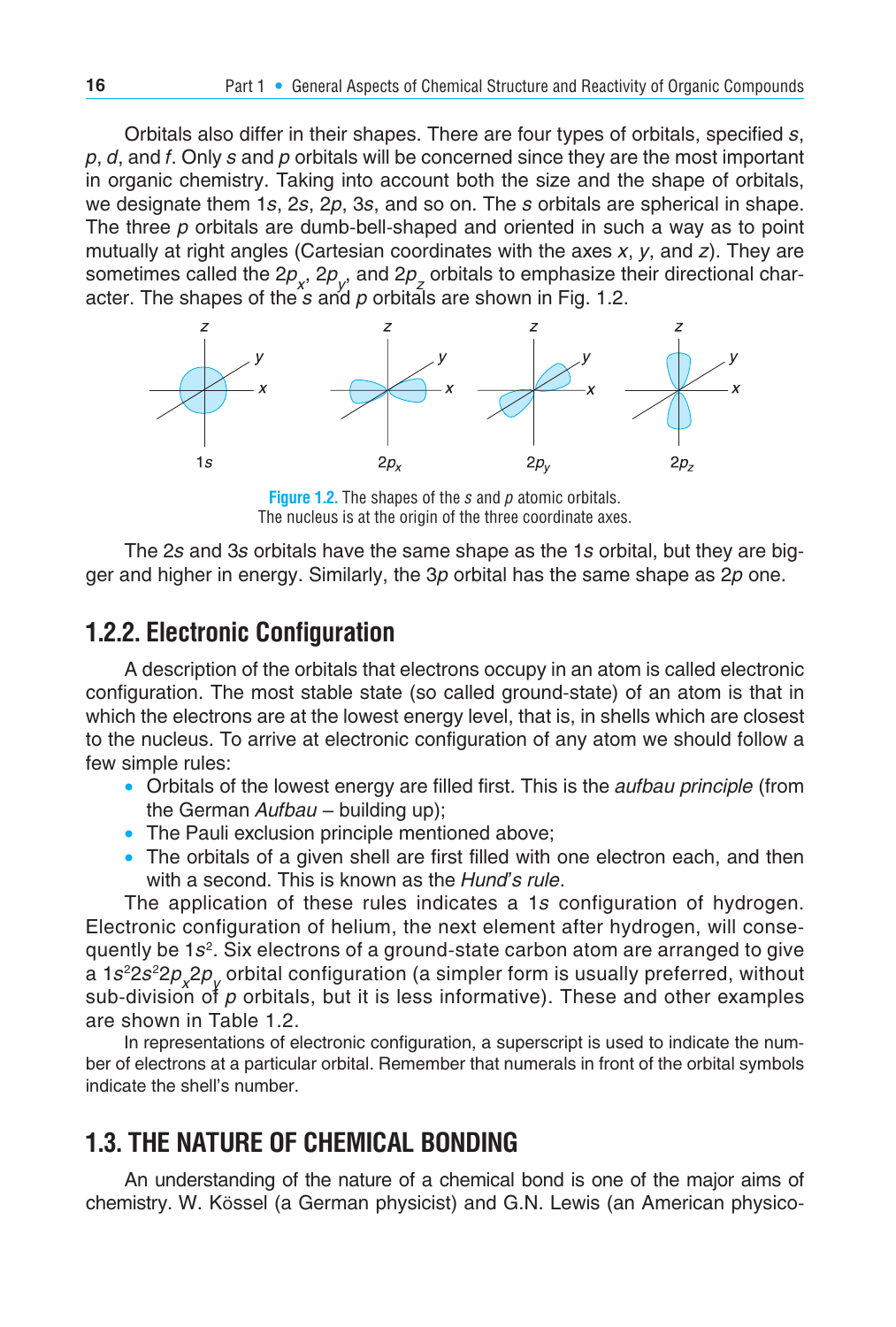|          | Atomic number | Electronic configuration                                                           |                                  |  |  |
|----------|---------------|------------------------------------------------------------------------------------|----------------------------------|--|--|
| Element  |               | Spin-orbital plotting*                                                             | Written form                     |  |  |
| Hydrogen | 1             | $1s +$                                                                             | 1s                               |  |  |
| Carbon   | 6             | $+ +$<br>2p<br>$2s + \frac{1}{x}$<br>1s $\hat{+}$                                  | $1s^22s^22p^2$                   |  |  |
| Nitrogen | 7             | $+ + +$<br>2p<br>$2s + \frac{1}{2}$<br>1s $\hat{+}$                                | $1s^22s^22p^3$                   |  |  |
| Oxygen   | 8             | $7+7$<br>2p<br>$2s + \frac{1}{2}$<br>1s $\hat{+}$                                  | $1s^22s^22p^4$                   |  |  |
| Sulfur   | 16            | $\ddagger + \ddagger +$<br>3p<br>$3s + 1$<br>###<br>2p<br>$2s + 1$<br>1s $\hat{+}$ | $1s^{2}2s^{2}2p^{6}3s^{2}3p^{4}$ |  |  |

**Table 1.2.** Ground-state electronic configuration of some elements

\* Coloured lines represent orbitals. Empty 3*d* shell for the sulfur atom is not shown.

chemist) developed the first, but still useful, theory of bonding in 1916. The point of the theory consists in high chemical stability of noble gases. This, in its turn, may be explained by very stable electronic configuration of the atoms that have a filled outermost shell (with two or eight electrons for helium and neon, respectively). According to this idea, other atoms tend to attain such configuration. This could be achieved either by complete transfer of electron (or electrons), called valence electrons, from one atom to another or by sharing electrons between atoms.

Thus, Kössel and Lewis suggested two main types of chemical bonds: the ionic and covalent bonds. Both will be reviewed.

#### **1.3.1. Ionic Bonds**

The transfer of one or more valence electrons from one atom to another results in ionic (or electrovalent) bond formation. This kind of bonding is not typical for organic compounds; nevertheless it will be briefly discussed.

The reaction between sodium and chlorine atoms to form sodium chloride is a simple example of the ionic bond formation:



The atom that gives up the electron(s) becomes positively charged, a cation. Such atoms are said to be electropositive. The atom that accepts the electron(s) is converted into an anion. Such atoms are said to be electronegative. In terms of the Lewis–Kössel theory both atoms acquire the electronic configuration of a noble gas (argon).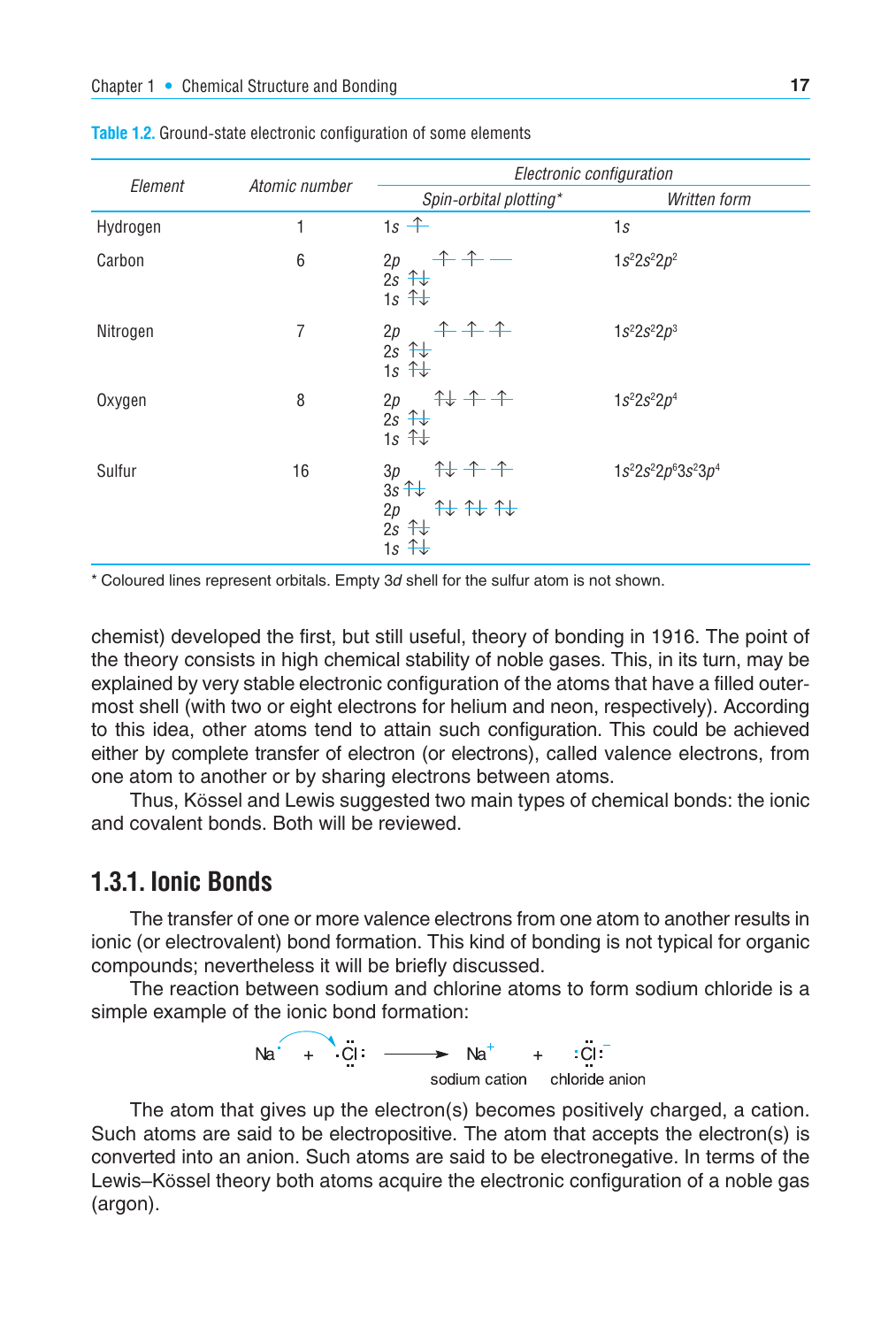In general, an ionic bond is formed between two atoms that differ greatly in their electronegativity.

#### **Example 2** Electronegativity is the ability of an atom to attract valence electrons.

Electronegativity cannot be measured directly, but can be calculated from some atom's physical characteristics. Of different scales of electronegativity, the most widespread is the Pauling's' scale that is given in tabulated form (Table 1.3) where the principal elements of organic compounds (so-called *organogens*) are coloured.

| H   |     |              |        |     |     |           | He |
|-----|-----|--------------|--------|-----|-----|-----------|----|
| 2.1 |     |              |        |     |     |           |    |
| Li  | Be  | <sub>B</sub> | C      | N   | n   |           | Ne |
| 1.0 | 1.6 | 2.0          | $2.5*$ | 3.0 | 3.5 | 4.0       |    |
| Na  | Mg  | Al           | Si     | P   | S   | <b>CI</b> | Ar |
| 0.9 | 1.2 | 1.5          | 1.8    | 2.1 | 2.5 | 3.0       |    |
| K   | Ca  |              |        |     |     | <b>Br</b> | Кr |
| 0.8 | 1.0 |              |        |     |     | 2.8       |    |
|     |     |              |        |     |     |           | Xe |
|     |     |              |        |     |     | 2.6       |    |

**Table 1.3.** Electronegativities of some elements (after Pauling)

This is the value for saturated carbon. Double-bonded and triple-bonded carbons have electronegativity values of 2.65 and 2.8, respectively.

Strictly speaking, the ionic bond may only conditionally be assigned to a bond. In a solid state, an ionic compound represents a crystal lattice with a definite arrangement of ions but it is impossible to say that any particular ion is connected to another particular ion. In solution, the ions exist separately being surrounded with molecules of a solvent.

#### **1.3.2. Covalent Bonds**

A covalent bond is another kind of bonding when two atoms have the same electronegativity or they differ in electronegativity not too much. Such atoms are bound by *sharing* electron pairs instead of transferring electrons. A combination of atoms joined together by covalent bonds is called a *molecule*.

From this point of view, it is impossible to imagine a molecule of sodium chloride or other ionic compound. A crystal of NaCl represents a single giant «molecule».

**Molecular orbital theory.** The nature of covalent bonds is the central concept in the study of organic chemistry. How are these bonds formed? The molecular orbital theory gives a satisfactory explanation for the question.

Molecules may be represented by the electron-dot (or Lewis) structures where the valence electrons are shown as the dots. But more convenient are dash (or line-bond) structures in which a dash represents a pair of shared electrons (for more

<sup>1</sup> Linus Pauling (1901–1994), an American physicist, chemist, and biochemist; Nobel Prize winner (1954 in chemistry, 1963 in World Peace).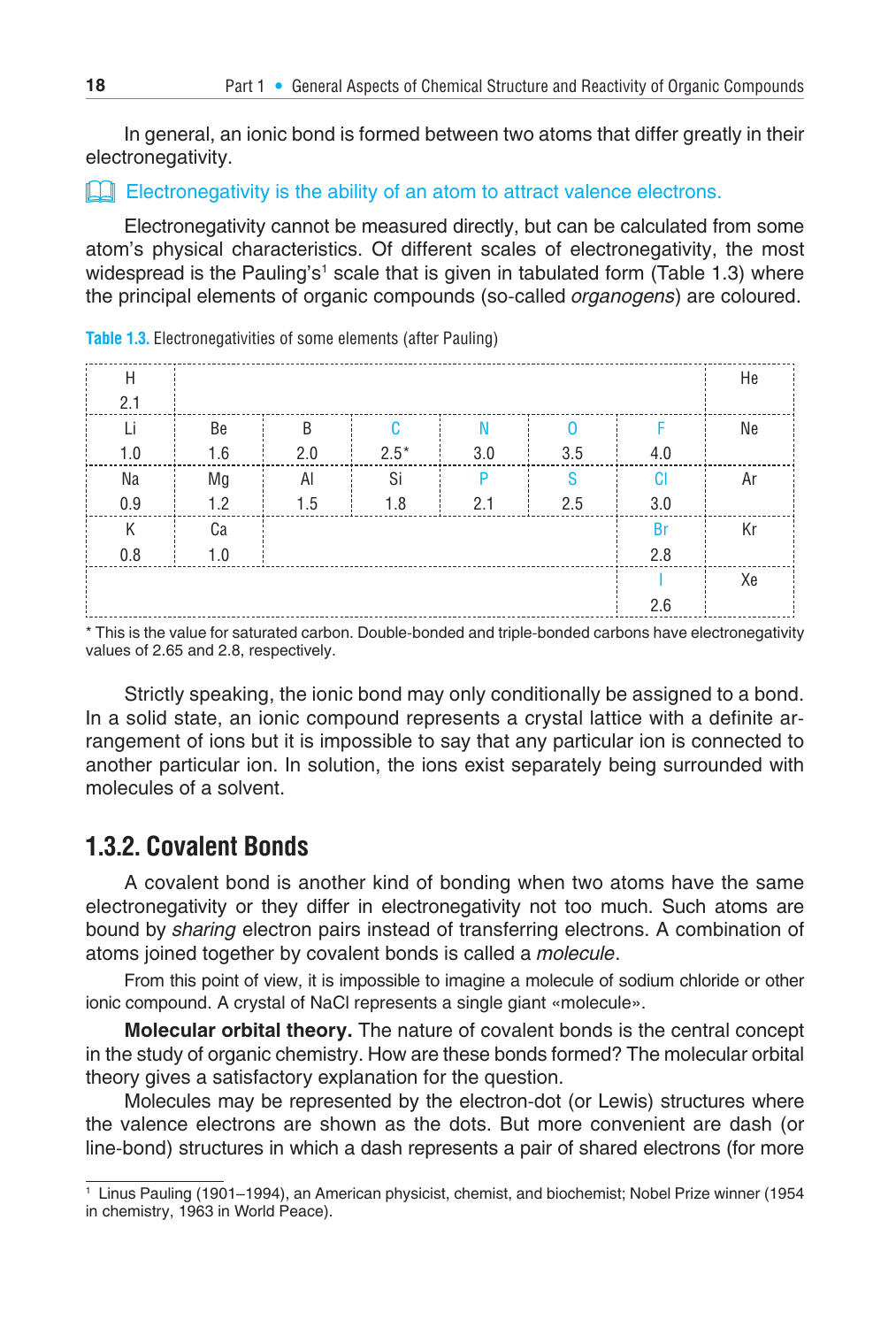details see Section 1.5). Pairs of nonbonding valence electrons are often neglected, but it is necessary to keep them in mind. Examples are shown below:



In molecules, the atomic orbitals interact with each other by overlap to form a new set of orbitals, each of them is called a *molecular orbital* (MO). The total number of molecular orbitals always equals the number of atomic orbitals. Let us consider the covalent bond formation in the hydrogen molecule.

It is convenient to imagine that the MO is localized in the region of two nuclei. When filled with electrons, the MO represents a covalent bond and the shared electron pair is attracted to both nuclei rather than to a separate atom:



This situation is energetically favourable because this MO is lower in energy than two initial atomic orbitals. The low-energy orbital is called a *bonding* MO. The second, higher-energy MO is unfilled and no bond could result. This orbital is called an *antibonding* MO (Fig. 1.3).



**Figure 1.3.** Energic diagram of the levels of the atomic and molecular orbitals for the  $\textsf{H}_{_2}$  molecule.

**Problem 1.1.** Draw a schematic representation of the formation of a bromine molecule from two bromine atoms.

The bond in the hydrogen molecule has maximum electron density along the line joining two nuclei (the internuclear axis) and is circularly symmetric with respect to it. Such a bond is referred to as a *sigma* (σ) *bond*. It may also be formed by similar head-on overlap of other atomic orbitals, for example, an *s* and a *p* or two *p* orbitals, as shown in Fig. 1.4.

These general considerations will now be applied to bonding in carbon compounds.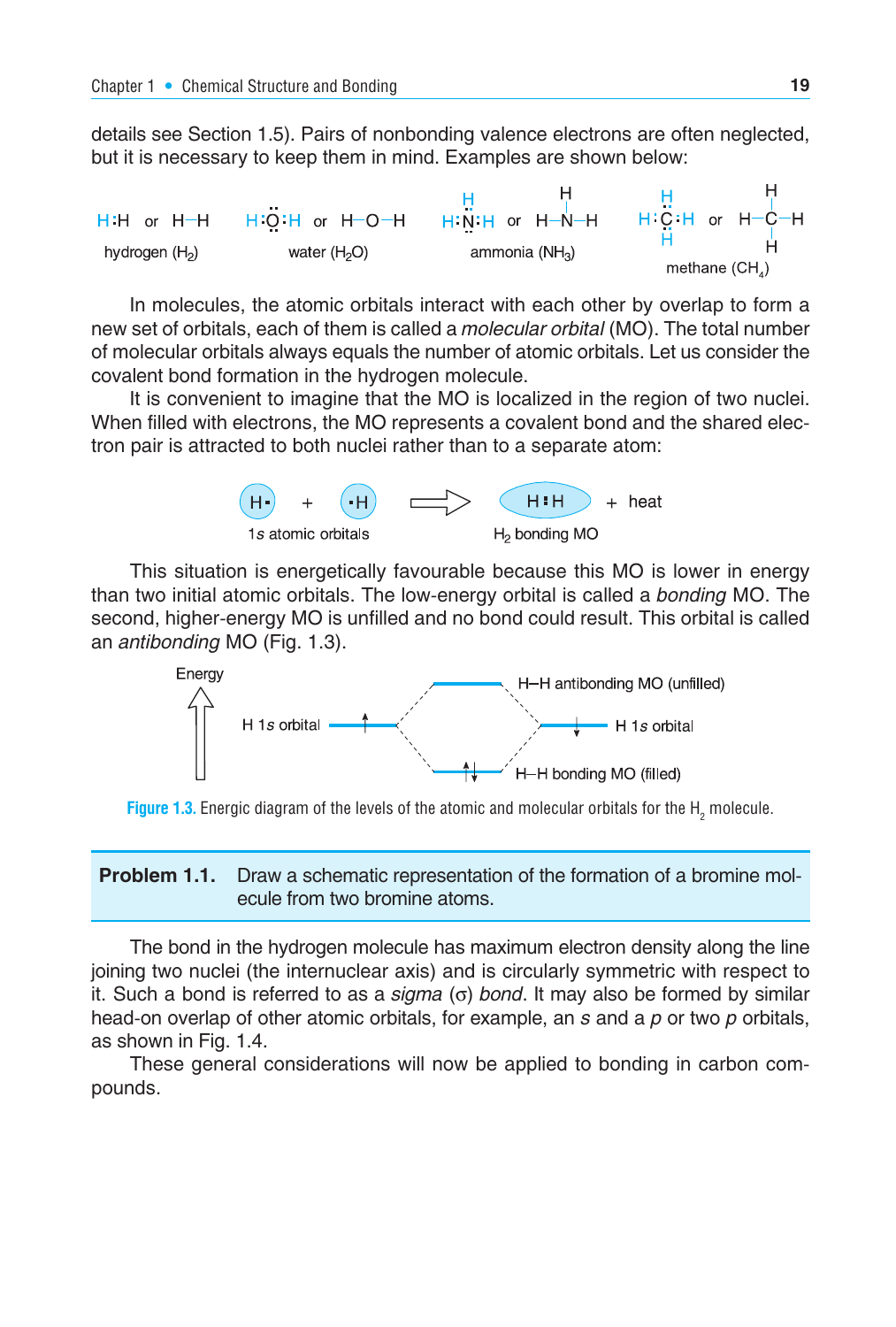

**Figure 1.4**. The formation of sigma bonds by head-on overlap of atomic *s* and *p* orbitals. The nuclei are shown with the sign x.

#### **1.4. BONDING IN CARBON COMPOUNDS**

The ground-state electronic configuration of the carbon atom is  $1s^22s^22p_{\chi}2p_{\chi}$ that means two of four electrons in its valence shell are paired (in the 2*s* orbital) and two are unpaired (in different 2*p* orbitals). We might expect the formation of only two covalent bonds between carbon and other atoms, for example hydrogens, giving rise to  $\textsf{CH}_2$  molecule. Meanwhile, it is known for a long time that carbon is tetravalent and the simplest organic compound is  $\mathsf{CH}_{_4}\mathsf{-}$  methane.

#### **1.4.1.** *sp***<sup>3</sup> Hybridization**

To form four bonds, carbon must adopt another electronic configuration in which all valence electrons would be unpaired. It can be achieved by the transfer of an electron from the 2*s* to the 2*p<sub>z</sub>* orbital to form an *excited-state* configuration,  $1s^2 2s2p_x$ 2*p<sub>y</sub>* 2*p<sub>z</sub>*, as shown in Fig. 1.5. The transfer requires consumption of a certain amount of energy because of slightly higher energy of a p orbital than an *s* orbital. This energy loss is then compensated during formation of two additional σ bonds.



**Figure 1.5.** Electronic configuration of ground-state (a), excited-state (b), and *sp*<sup>3</sup> -hybridized carbon (c).

Another problem requires an explanation: Why does an excited-state carbon form four *equivalent* bonds in spite of the fact that its orbitals with valence electrons (a 2*s* and three 2*p*) differ in shape and energy?

L. Pauling (in 1931) gave the answer by the concept of the *orbital hybridization*. It was suggested that an *s* orbital and three *p* orbitals are mathematically mixed, or hybridized, to form four equivalent atomic orbitals called *sp3 hybrids*:

one 2*s* orbital + three 2*p* orbitals → four 2*sp*<sup>3</sup> hybrid orbitals

New orbitals have the same energy: less than that of the 2*p* orbitals but greater than that of the 2*s* orbital (Fig. 1.5, *c*). The four hybrid orbitals are of the same shape resembling *p* orbitals, except that the dumb-bell is lop-sided and one of the lobes is much larger than the other (Fig. 1.6). This gives rise to better overlap with another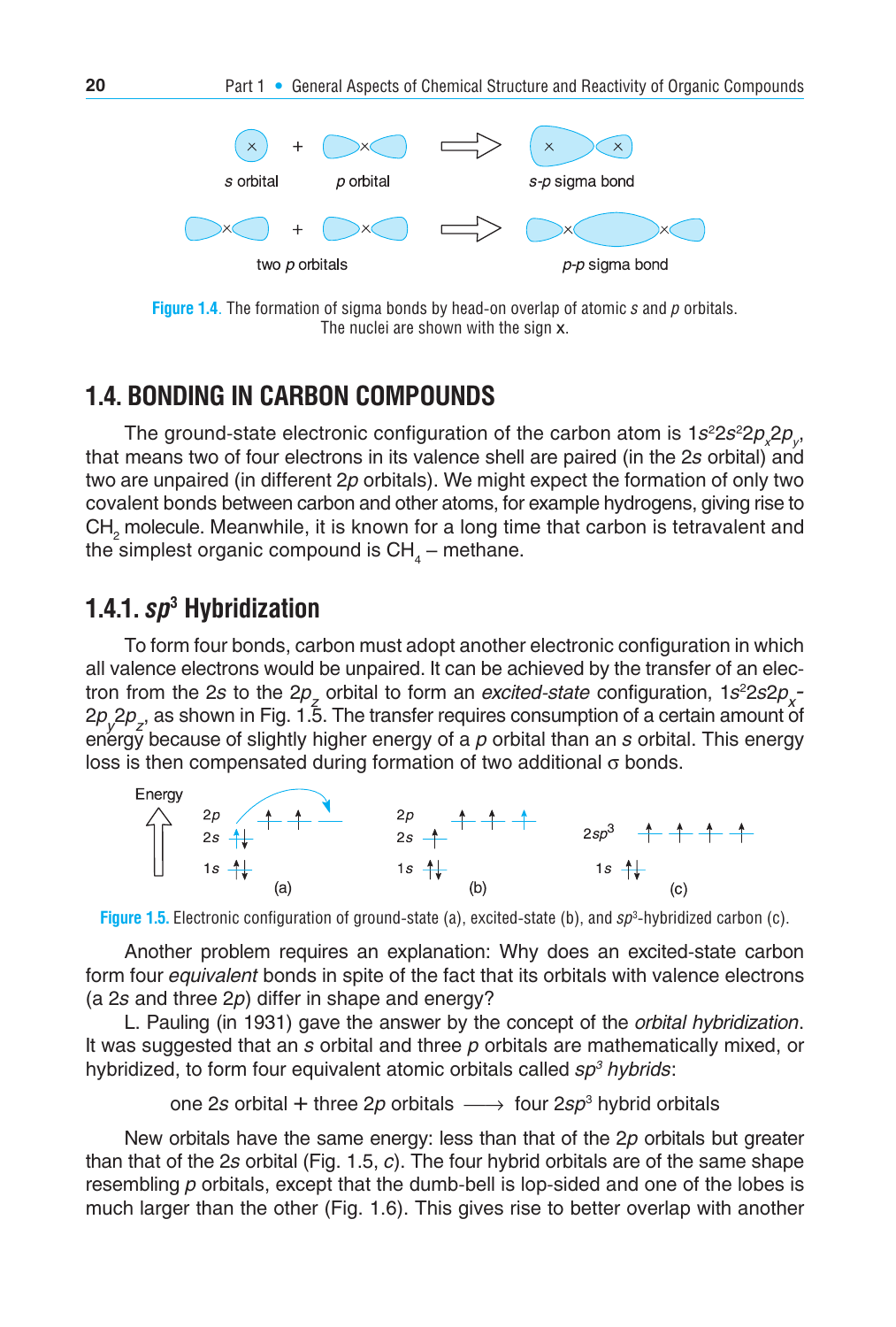orbital in bond formation and, as a result, *sp*<sup>3</sup> hybrid orbitals form stronger bonds than unhybridized *s* or *p* orbitals do.





Hybrid orbitals are located symmetrically in space at the vertices of a regular tetrahedron as shown in Fig. 1.7. All of the angles between any two bonds formed in this case are around 109.5°. This is the so-called *tetrahedral angle* that can slightly deviate  $(\pm 2^{\circ})$  from the standard value when different atoms are attached to carbon.



**Figure 1.7.** The tretrahedral configuration of an *sp*<sup>3</sup> -hybridized carbon. A dot in the center represents a nucleus of the carbon atom. Small lobes of the orbitals are omitted for simplicity.

This type of hybridization is the most common electronic state of carbon, which forms σ bonds to other atoms: hydrogen, carbon, oxygen, nitrogen, and so on.

**Problem 1.2.** Draw a three-dimensional structure of chloroform, CHCl<sub>3</sub>. What bond angles would you expect for all of the bonds in the molecule?

## **1.4.2.** *sp***<sup>2</sup> Hybridization**

There is another possibility to hybridize carbon atomic orbitals. For example, the 2*s* orbital and only two of the three 2*p* orbitals can be combined to produce three equivalent *sp*<sup>2</sup> *hybrid* orbitals:

one 2s orbital + two 2p orbitals → three 2sp<sup>2</sup> hybrid orbitals

These hybrid orbitals lie in a plane at angles of 120° to each other. The remaining 2p orbital is perpendicular to the plane of the sp<sup>2</sup> orbitals, as shown in Fig. 1.8, *a*. The figure also shows how two such hybridized carbon atoms in ethylene molecule form not only a σ bond by *sp*<sup>2</sup> -*sp*<sup>2</sup> head-on overlap, but also an additional bond by a *p*–*p* lateral, or sideways overlap. The latter produces a bonding orbital with maximum electron density outside the line joining the two carbon nuclei. This bond is called a *pi* (π) *bond*. A combination of the σ and π bonds results in the formation of a carbon– carbon *double bond*.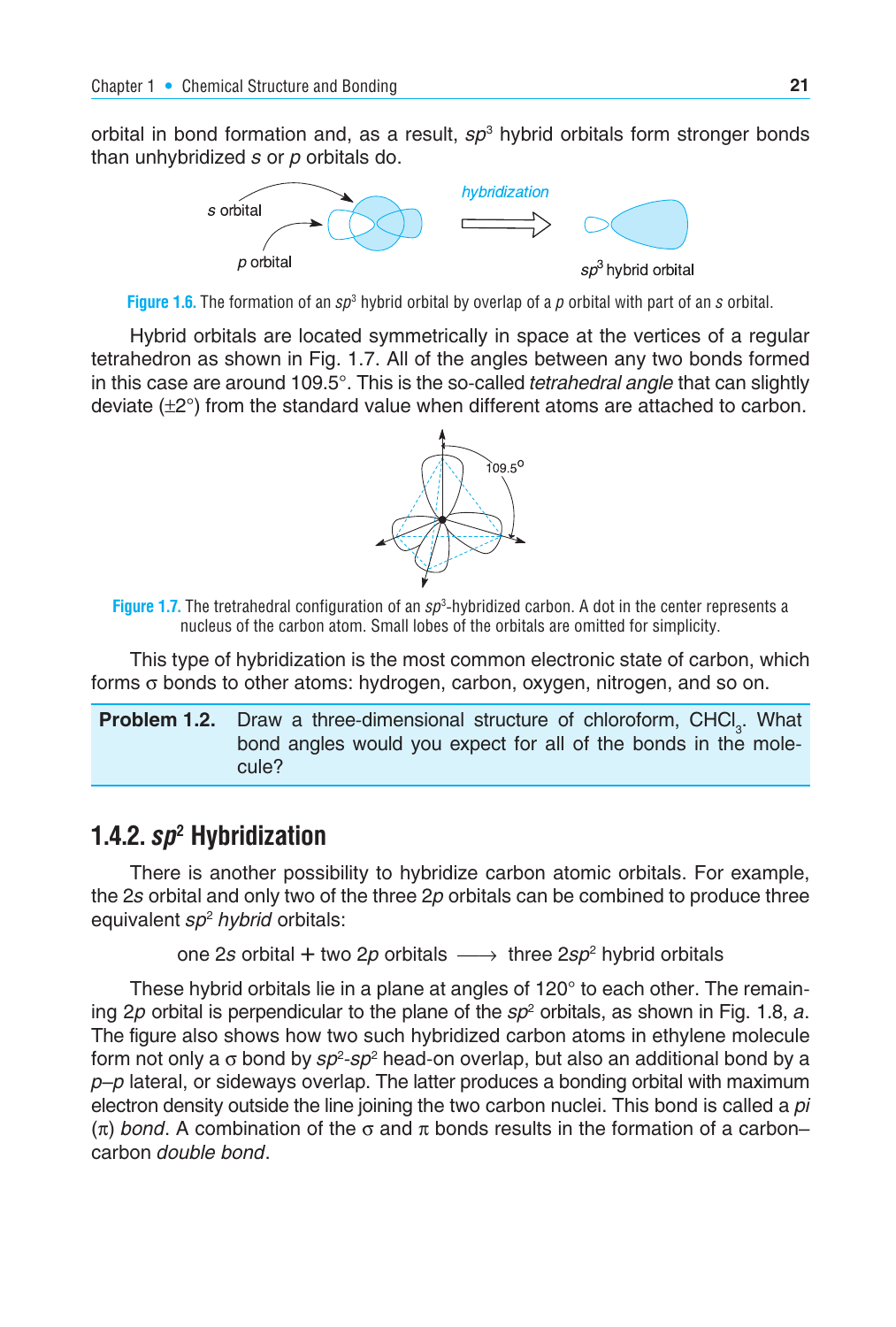

**Figure 1.8.** The sp<sup>2</sup>-hybridized carbon (a) and the schematic orbital formula of ethylene (b). Hybridized orbitals are shown by their axes only.

**Problem 1.3.** Write a dash formula for propene, CH<sub>3</sub>CH=CH<sub>2</sub>. Indicate the type of hybridization for each carbon and predict each bond angle.

#### **1.4.3.** *sp* **Hybridization**

The third type of carbon hybridization consists in mixing the 2*s* orbital and only one 2*p* orbital to produce two equivalent *sp hybrid* orbitals:

one 2*s* orbital + one 2*p* orbital ⎯→ two 2*sp* hybrid orbitals

The two *sp* hybrid orbitals are oriented at 180° to each other, while the remaining un hybridized two *p* orbitals are both mutually perpendicular and also perpendicular to the hybrid orbitals (Fig. 1.9, *a*).



**Figure 1.9**. The *sp*-hybridized carbon (a), the schematic orbital formula of acetylene (b), and two mutually perpendicular π planes that formed two π bonds. The orbitals involved in the C–H and C–C single bonds are omitted for clarity.

In acetylene, C<sub>2</sub>H<sub>2</sub>, the *sp* orbitals of each carbon head-on overlap to form a σ bond. In addition, two pairs of the  $p$  orbitals overlap to form two  $\pi$  bonds, as shown in Fig. 1.9, *b* and *c*. Thus, the net effect is formation of a carbon-carbon *triple bond*.

#### **1.4.4. Hybridization of Other Atoms**

The description of covalent bonding can be applied to other elements, first of all nitrogen and oxygen being present very often in organic compounds. Their hybridization will be described by the simplest examples.

**Nitrogen hybridization.** Ground-state nitrogen atom has the electronic configuration 1*s<sup>2</sup>*2*s*<sup>2</sup>2*p<sub>x</sub>*2*p<sub>y</sub>*2*p<sub>z</sub>*. It might form three σ bonds with hydrogens, for example,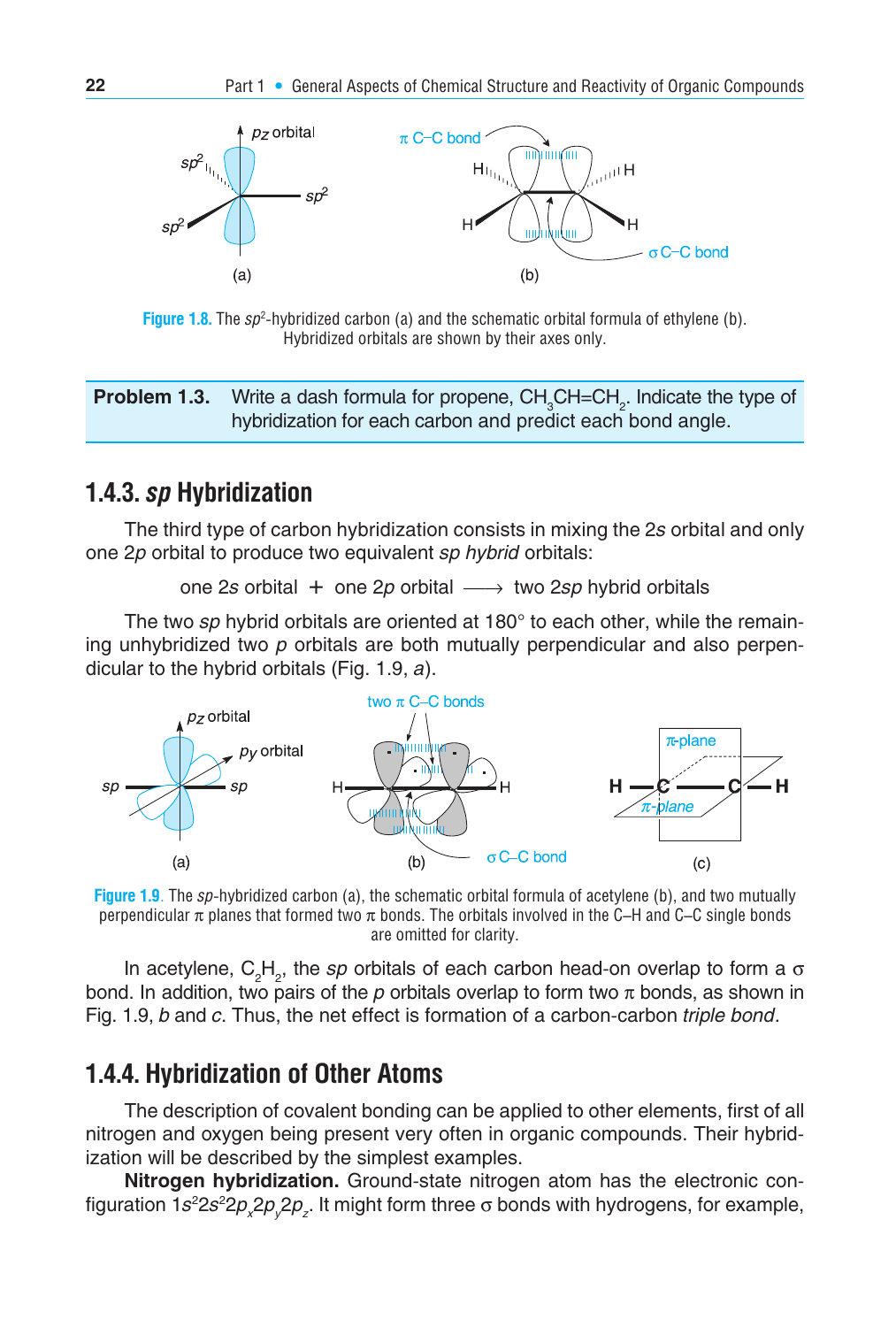using its half-filled 2*p* orbitals. In this case, ammonia would have all N–H bonds at right angles which are typical for unhybridized *p* orbitals. In fact, all H–N–H bond angles in ammonia are 107° (Fig. 1.10, *a*), differing slightly from the tetrahedral value of 109.5°.

Such geometry of ammonia can be explained by *sp*<sup>3</sup> hybridization of nitrogen. The molecule is pyramidal, nearly tetrahedral, where *non-bonding* electrons (called also a *lone pair* of electrons) occupy one of the four *sp*<sup>3</sup> hybrid orbitals; the remaining three orbitals form three  $\sigma$  bonds to hydrogen atoms, as illustrated in Fig. 1.10. Another reason for hybridization lies in better overlap of a hybrid orbital compared to unhybridized one.



**Figure 1.10.** The *sp*<sup>3</sup> -hybridized nitrogen (a), the pyramidal structures of ammonia (b) and seconddary amine (c). Hybrid orbitals filled with a lone pair of electrons are shown in colour.

Nitrogen hybridization and bonding in amines, from the primary, RNH<sub>2</sub>, to the tertiary ones,  $R_{a}N$ , are quite similar to those of ammonia, except that one, two, or three  $sp^3$ -hybridized carbons of the R groups form  $\sigma$  bonds to nitrogen (Fig. 1.10, *c*).

**Oxygen hybridization.** An oxygen atom has the ground-state electronic configuration 1*s*<sup>2</sup>2*s*<sup>2</sup>2*p<sub>x</sub>*<sup>2</sup>*p<sub>y</sub>*2*p<sub>z</sub>* and is therefore divalent. For the same reasons described for nitrogen in ammonia, oxygen in water and some organic compounds, such as alcohols, ROH, or ethers, ROR', is also *sp*<sup>3</sup>-hybridized (Fig. 1.11).



**Figure 1.11.** The *sp*<sup>3</sup> -hybridized oxygen (a) and the structure of methanol (b). The bonding orbitals and  $\sigma$  bonds are shown in colour.

Important classes of organic compounds, such as aldehydes, ketones, and carboxylic acids, comprise an *sp*<sup>2</sup> -hybridized double-bonded oxygen atom. It will be discussed in appropriate chapters.

**Problem 1.4.** What geometry would you predict for the compounds: (a) trimethylamine, (CH<sub>3</sub>)<sub>3</sub>N; (b) dimethyl ether, CH<sub>3</sub>OCH<sub>3</sub>? Draw three-dimensional structures of them.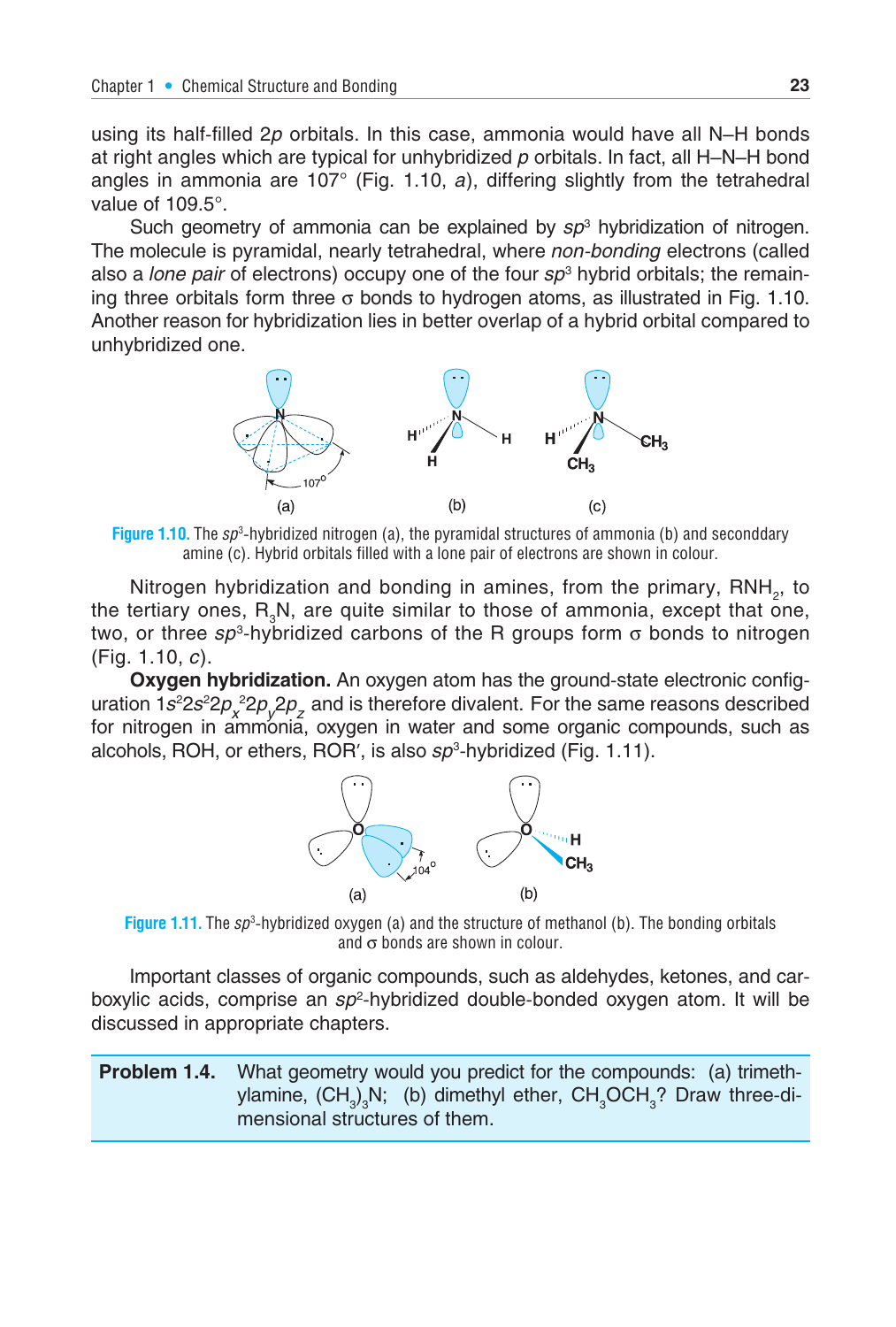## **1.5. THE REPRESENTATION OF STRUCTURAL FORMULAS**

A molecular formula gives, with a few exceptions, no information on a structure of an organic compound. Even if a molecular formula corresponds to only one structure, organic chemists prefer structural or condensed structural formulas to show the functional group present. Thus, you never find the formula of methanol as  $\text{CH}_4\text{O},$ but CH $_{3}$ OH, as well as formic acid is usually written as HCOOH rather than CH $_{2}$ O<sub>2</sub>.

Structural formulas are, of course, the most informative ones. They show all atoms and their arrangement in a molecule. There are several types representing the structure. In the *dash formula* covalent bonds are depicted by dashes (Fig. 1.12, *a*). Two dots are sometimes used in the *dot formula* replacing the dash for representation of valence electrons. But for complicated structures, drawing each bond and atom is too time-consuming, therefore simplified formulas are often used.

$$
\begin{array}{cccc}\nH & H & \downarrow & H \\
H & H & O & H \\
H & -C & -C & -H \\
H & H & H & H\n\end{array}
$$
\n
$$
\begin{array}{cccc}\nCH_3CH_2CHCH_3 & \text{or} & CH_3CH_2CH(OH)CH_3 \\
H & H & H & H \\
H & H & H\n\end{array}
$$
\n
$$
\begin{array}{cccc}\nH_1 & H_2 & \downarrow & H_3 \\
H_1 & H_2 & H_3 & H_4 \\
\end{array}
$$



In the *condensed formula*, C–H and C–C bonds (but only single bonds) are not shown, and atoms attached to a particular carbon are written immediately after that carbon (Fig. 1.12, *b*). Such formulas are widely used in organic chemistry.

#### **Problem 1.5.** Write condensed formulas for all the structural isomers of  $C_4H_{10}Br$ .

The *skeletal formulas* are the easiest to write because they show only the molecular framework. In this case, carbon atoms and hydrogen atoms attached to them are omitted but other atoms (O, N, Cl, etc.) must be written. Each crossing and ending of the lines is understood to have a carbon. The number of hydrogens at each carbon can be easily calculated taking into account a valence of carbon that is always equal to four. This type of representation is most helpful in cyclic structures. Examples are given in Fig. 1.13. Of course, it is not forbidden to use a mixed type of representation as shown by the example of cumene in the figure.





| <b>Problem 1.6.</b> Convert the following molecular formulas into any structural for-                                                                                |
|----------------------------------------------------------------------------------------------------------------------------------------------------------------------|
| mula (more than one structure is possible for some compounds):                                                                                                       |
| (a) CH <sub><sub>5</sub>N; (b) C<sub>3</sub>H<sub>6</sub>; (c) C<sub>3</sub>H<sub>7</sub>Cl; (d) C<sub>4</sub>H<sub>10</sub>; (e) C<sub>3</sub>H<sub>6</sub>O.</sub> |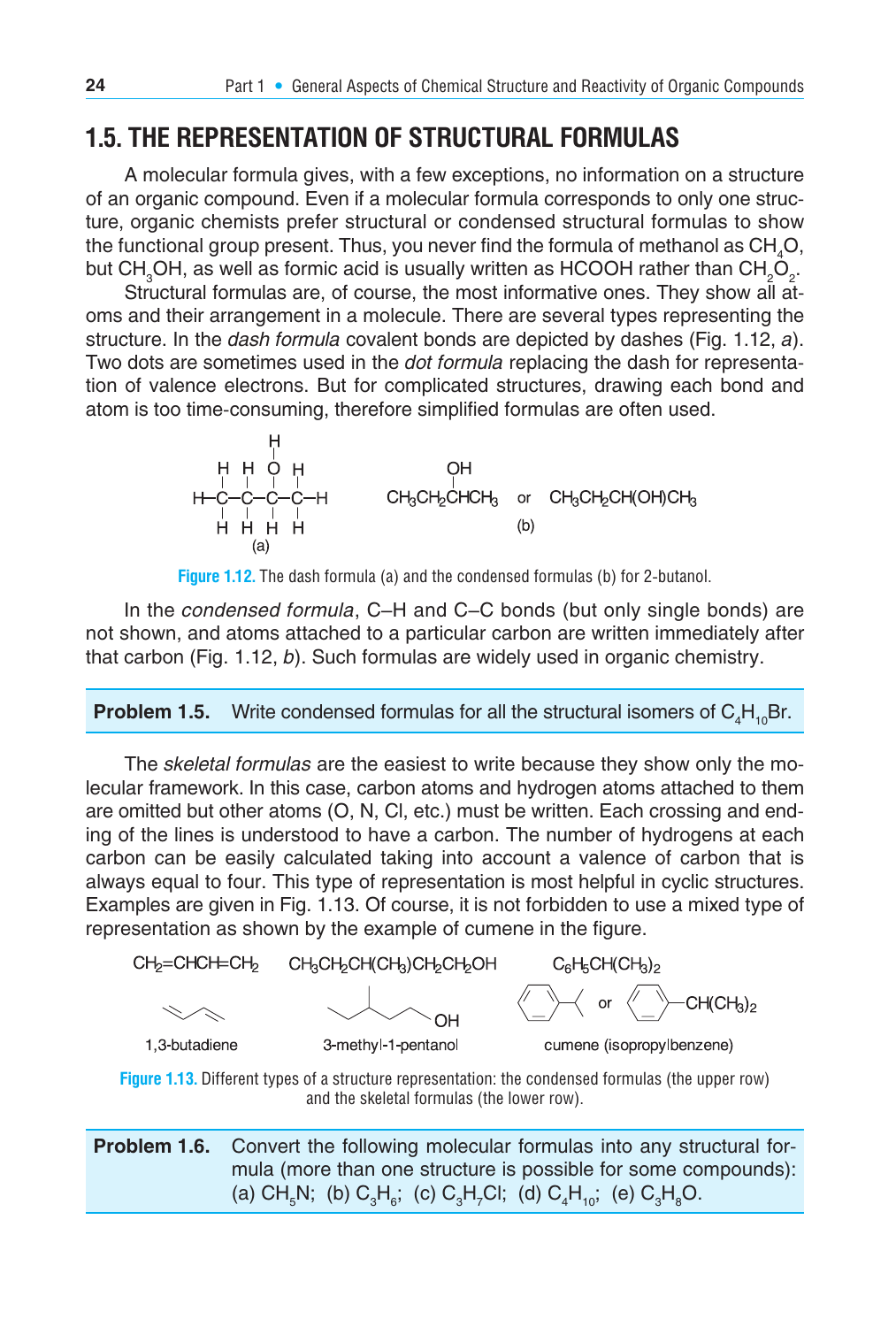## **1.6. SHAPE OF MOLECULES AND MOLECULAR MODELS**

Organic molecules are generally not planar but three-dimensional objects. This results from tetrahedral configuration of saturated carbon atoms, that is, ones bonded to four other atoms (Fig. 1.7). Molecular shape often plays an important role in many chemical reactions; this role is crucial in biochemical processes.

Two parameters characterize the shape of a molecule, namely bond angles and bond lengths. The former have been discussed in Sec. 1.4. The bond length represents the distance between nuclei of atoms bonded. It depends on the atoms that form the bond and a type of bonding, but for the same type of bonding between the same atoms it remains nearly constant. For example, a C–H bond and a single C–C bond is 109 and 154 pm in length, respectively. Bond lengths for some covalent bonds are given in Appendix 1.

In the SI units, bond lengths are expressed in picometres (pm) or in nanometres (nm), i. e.  $10^{-12}$  or  $10^{-9}$  m, respectively. But most chemists (and textbooks) still use the angstrom unit (Å), which is 10<sup>-10</sup> m. The conversion gives 1 Å = 100 pm = 0.1 nm.

Taking into account bond angles and bond lengths, it is possible to build threedimen sional models of organic molecules, or *molecular models*. Several kinds of models are commercially available; three of them are essentially used (Fig. 1.14).



**Figure 1.14.** Three types of molecular models of 1-propanol,  $CH_3CH_2CH_2OH$ : ball-and-stick (a), stick (b), and space-filling (c). The oxygen atom is shown in colour.

Ball-and-stick models are visually effective for students' use. Stick, or skeletal models (called also the Dreiding models) show precise bond angles and lengths as well as interatomic distances in a molecule. Space-filling models, as it follows from the name, demonstrate the space occupied by atoms and can thus show interaction and crowding of atoms in a molecule.

If you cannot find a set of models, you can make «ball-and-stick models» with your own hand from readily available materials. Use several matches for bonds and plasticine or any pliable material for atoms.

#### **Additional Problems**

- **1.7.** Give the ground-state electronic configuration for the following: (a) Cl atom; (b) Na atom; (c) cation Na+; (d) hydride ion, H– .
- **1.8.** Identity all the bonds in sodium ethoxide, CH<sub>3</sub>CH<sub>2</sub>ONa, that contains both ionic and covalent bonds.
- **1.9.** Indicate a type of bonding (covalent or ionic) in the following compounds: (a)  $C_2H_g$ ; (b) CH<sub>3</sub>Cl; (c) CH<sub>3</sub>OH; (d) CaCl<sub>2</sub>; (e) Br<sub>2</sub>; (f) HCl.